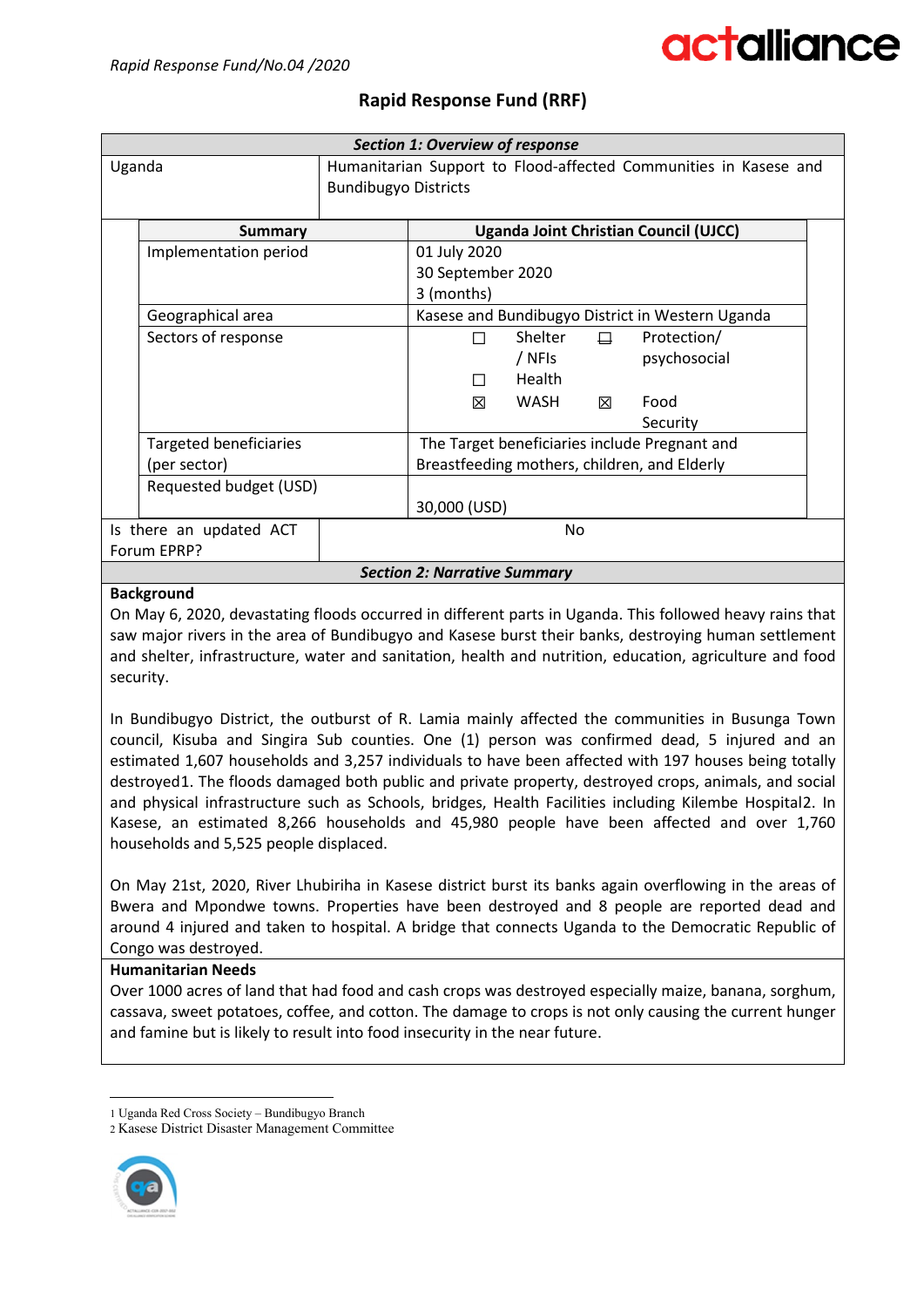Feeder roads have flooded and are partially usable, bridges and culverts on the feeder roads collapsed and/or submerged leaving the communities in these places cut off from the rest of the districts hence reduced supply of goods and services to these areas. There is also a challenge of poor quality of drinking water attributed to destruction of water sources making the communities susceptible to water borne diseases like diarrhoea, cholera and dysentery.

Over 8,888 households and 52,116 people have been affected and approximately 1,886 houses totally destroyed forcing people to be in different camps with limited supply of food and other non-food items including WASH facilities, a situation that exposes the population to infections. In addition, major Health Facilities including a hospital in Kilembe have been ravaged thus affecting access healthcare services

Findings from the Rapid Needs Assessment conducted in both district by Uganda Red Cross Society indicate that people need Food and non-food items. Reports from the Chief Administrative Officers (CAOs) of both districts indicate that the Office of the Prime Minister has provided Maize flour, Jerry cans, Blankets and Tarpaulins. However, compared to the magnitude of the problem and repeated occurrences of the floods, the supplies were considered by the CAOs to be below sufficiency levels. The district disaster committees identified the following gaps/areas for more intervention

1. More supply of food and non-food items

2. Provision of safe drinking water

- 3. Psychosocial support
- 4. Provision of high-quality yielding seeds

#### **Capacity**

As a membership Organisation comprised of Roman Catholic Church, Church of Uganda and Orthodox Church, UJCC has a network of member churches with committed Church leaders that have links to the affected communities. This makes obtaining feedback and reporting more effective. Through these structures, we obtained preliminary information useful in drafting the alert. UJCC has responded to emergencies in the past including the May 2013 Kasese floods where we provided relief items. Together with ACT Alliance Uganda Forum Members, UJCC has participated in responding to emergencies including Bududa Landslides.

#### **Proposed response**

The overall goal of this intervention is improving the living conditions of people affected by the floods in Kasese and Bundibugyo districts through provision of food and other essential supplies to the most vulnerable population including pregnant and breastfeeding mothers, children and the elderly. This will mitigate the suffering of most vulnerable populations by giving them access to food, handwashing facilities and blankets. This will reduce starvation and risk of infections for 100 pregnant and breastfeeding mothers, children and the elderly.

*Does the proposed response honour ACT's commitment to Child Safeguarding?* ☒ Yes ☐ No

| Problems | -Inadequate supply of food is leading to starvation especially among<br>pregnant and lactating mothers, children and the elderly<br>-Inadequate handwashing facilities due to congestion in the camps leading<br>to increased risk of WASH related infections<br>-Lack of adequate beddings exposing children and elderly to coldness<br>leading to increased risk of infections as pneumonia |
|----------|-----------------------------------------------------------------------------------------------------------------------------------------------------------------------------------------------------------------------------------------------------------------------------------------------------------------------------------------------------------------------------------------------|
| Target   | Pregnant and Breastfeeding Women/mothers                                                                                                                                                                                                                                                                                                                                                      |

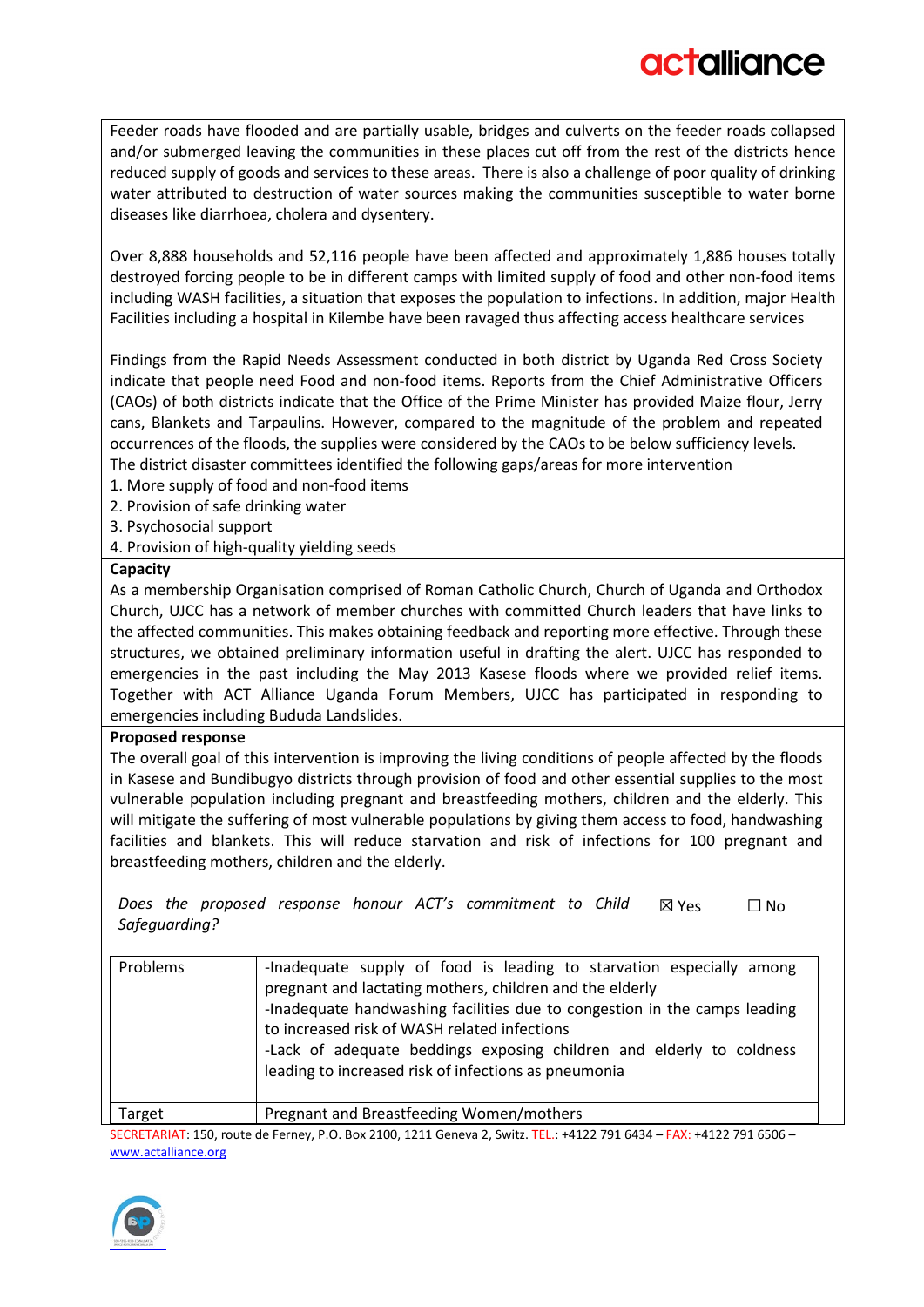| beneficiaries                                                                       | Children below the age of 6 years                                        |  |  |
|-------------------------------------------------------------------------------------|--------------------------------------------------------------------------|--|--|
|                                                                                     | Elderly                                                                  |  |  |
| Main activities<br>-Conducting an assessment to identify the most vulnerable groups |                                                                          |  |  |
| -Purchase and distribution of food items.                                           |                                                                          |  |  |
|                                                                                     | -Purchase and distribution of other essential supplies.                  |  |  |
|                                                                                     | -Monitoring the distribution of food and other essential supplies to the |  |  |
|                                                                                     | beneficiaries                                                            |  |  |
| Specific                                                                            | Most vulnerable flood affected populations in Kasese and Bundibugyo have |  |  |
| objective(s)/                                                                       | access to Food and other essential supplies by end of June 2020          |  |  |
| Outputs                                                                             |                                                                          |  |  |
| Overall                                                                             | Improved leaving conditions of people affected by floods in Kasese and   |  |  |
| objective                                                                           | Bundibugyo district                                                      |  |  |
| Outcome(s)                                                                          |                                                                          |  |  |
| Die eerste van De keerde de                                                         |                                                                          |  |  |

#### **Reporting Schedule**

| <b>Type of Report</b>                    | Due date      |  |  |
|------------------------------------------|---------------|--|--|
| Situation report                         | 30/07/2020.   |  |  |
| Final narrative and financial report (60 | November 2020 |  |  |
| days after the ending date)              |               |  |  |
| Audit report (90 days after the ending   | N/A           |  |  |
| date)                                    |               |  |  |

#### **Monitoring and evaluation**

Monitoring will be participatory involving the UJCC, ACT Alliance Uganda Forum and Local Government staff from the affected districts. Monitoring will specifically focus on implementation and intermediate outcomes. Data will be collected on key performance Indicators to inform reporting and decision making. The MEL Officer with support from the ACT Alliance Uganda Forum Advocacy Officer shall coordinate Monitoring. Monitoring will ensure whether the response address the needs of the affected persons. Lesson learnt will be documented and shared with stakeholders including the ACT Alliance, OPM and Local Government. Emerging issues shall be documented and shared with the respective stakeholders

#### *Section 3: ACT Alliance coordination*

#### **Coordination**

The overall coordination of this action will be spearheaded by UJCC. The other ACT Alliance Uganda Forum members will also be key in implementation, monitoring and reporting. Church of Uganda through the Dioceses will directly participate in implementation of the response and provide weekly updates on the situation of the affected persons, all ACT Alliance Uganda Forum members will be part of the monthly coordination meeting where updates from the field in Kasese and Bundibugyo will be shared. The District and National Disaster Committees and Uganda Red Cross Society will continue providing disaggregated data on the impact of the disaster including status of the affected persons, unmet needs and emerging issues. Visibility materials for ACT Alliance will be developed in collaboration with the ACT Advocacy Officer. In terms of reporting, progress and performance reports shall be presented to different forums including the ACT Alliance Uganda Forum, Act Regional Office in Nairobi and the National DRR platform at the Office of the Prime Minister where ACT Alliance is member. Through the Dioceses, UJCC will participate in the district disaster management committee meetings to ensure that the interventions are also reported with responses from other partners. Within the temporary resettlement camps, there is an interim leadership structure that will work with the Church Leaders and District Officials coordinate the distribution of relief items to the final intended beneficiaries.

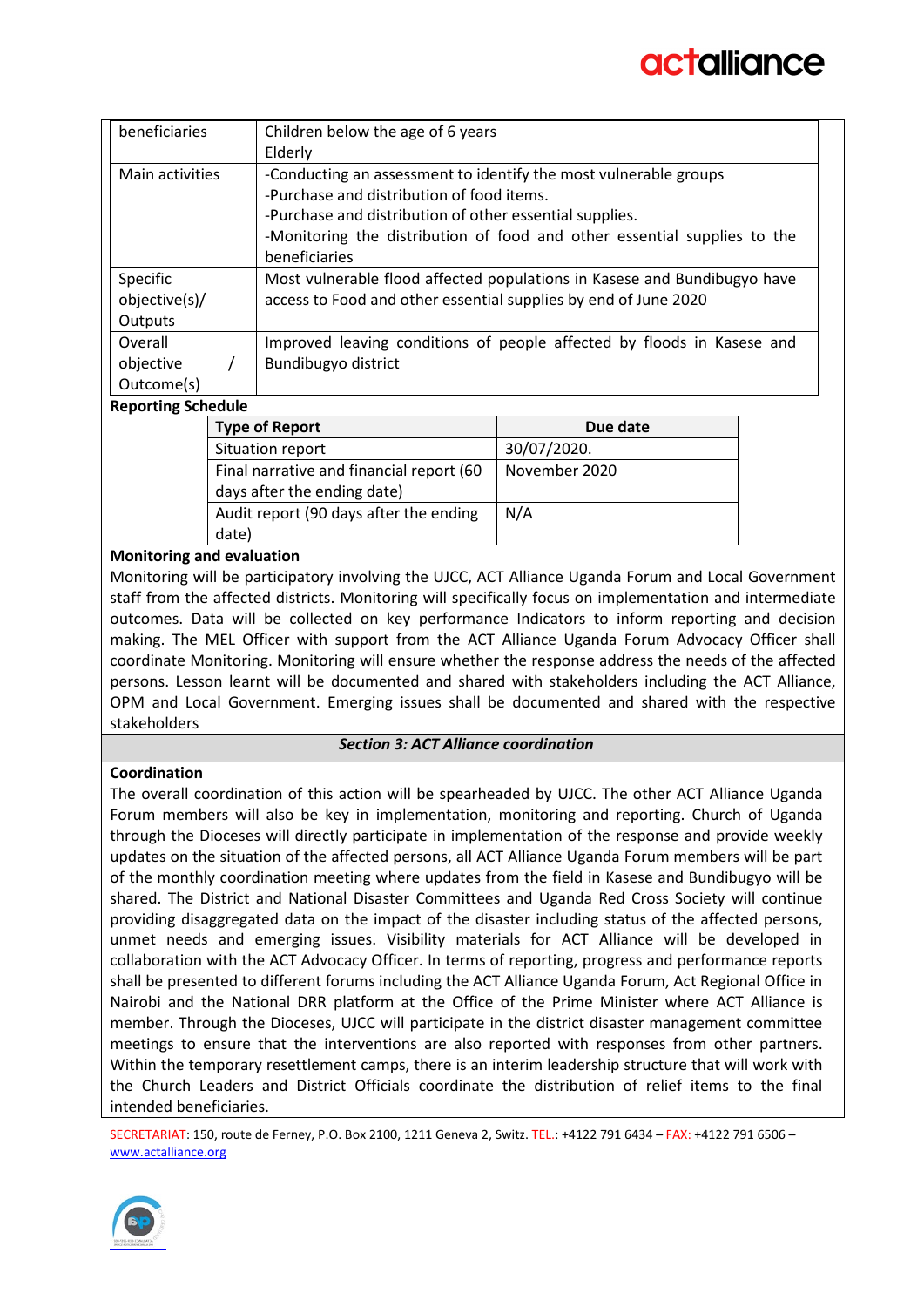The local partners shall include the Local Church Leaders and District Disaster Management team who will participate in identification of the most vulnerable individuals who are the core target of the intervention. Uganda Red Cross Society will support in the identification and distribution of the relief items to affected persons. In addition to participating in the distribution of relief items, the District Local Government will provide an overall regulatory framework for the response in line with national standards.

#### **Implementation arrangements**

UJCC will take lead in the overall coordination and implementation of the response, Church of Uganda through the Dioceses of Rwenzori and South Rwenzori will do the mobilization and participate in identification of the most vulnerable populations. The ACT Alliance Advocacy Officer together with Chairperson of ACT Alliance Uganda forum will provide oversight in terms of compliance to ACT Alliance Polices and other Humanitarian Standards. Uganda Red Cross Society will continue providing information on findings of needs Assessment and identification of the gaps in collaboration with the respective Local governments.

#### **Human resources and administration of funds**

This project will be managed under the department of Peace building and Humanitarian support that is responsible for coordinating humanitarian responses, the Head of the Department shall be in charge implementation of the proposed activities. The head of department will report to the Executive Secretary who will later report to ACT Alliance Uganda Forum.

The procurement of food and non-food items will follow a normal procurement procedure as prescribed in UJCC procurement manual upholding the principles of efficiency, economy and value for money. The funds will be transferred to UJCC Bank Account that has 3 signatories and all Payments shall be managed according to UJCC Financial Management Manual.

#### **Communications**

Communication shall involve different levels and will be internal and external communication. This will involve different stakeholders namely the ACT Alliance Uganda Disaster Committee, District Disaster Management Committees, National DRR forum under the Office of the Prime Minister. Communication and visibility materials shall be developed in collaboration with the ACT Alliance Uganda Forum Advocacy Officer and Media/Press conferences will be conducted. Weekly updates shall be communicated by Church Leaders within the affected community.

#### *Section 4: Budget Summary*

| <b>ACT RRF BUDGET TEMPLATE</b>                              |                                                       |       |          |               |               |  |  |
|-------------------------------------------------------------|-------------------------------------------------------|-------|----------|---------------|---------------|--|--|
| <b>EXCHANGE RATE: local currency to 1 USD</b>               |                                                       |       |          |               |               |  |  |
| <b>Budget rate</b>                                          | <b>D255</b>                                           |       |          |               |               |  |  |
| https://www.xe.com/currencytables/?from=UGX&date=2020-06-10 |                                                       |       |          |               |               |  |  |
| Requesting ACT member: Uganda Joint Christian Council       |                                                       |       |          |               |               |  |  |
| <b>RRF Number:</b>                                          | <b>RRF No. 02</b>                                     |       |          |               |               |  |  |
| <b>RRF Title:</b>                                           | Emergency Response to Floods in Kasese and Bundibugyo |       |          |               |               |  |  |
| <b>Implementing Period:</b>                                 | July-September 2020                                   |       |          |               |               |  |  |
|                                                             | <b>Type</b>                                           | No.   | Unit     | <b>RRF</b>    | <b>RRF</b>    |  |  |
|                                                             | <b>of</b>                                             | οf    | Cost     | <b>Budget</b> | <b>Budget</b> |  |  |
|                                                             |                                                       |       | local    | local         |               |  |  |
|                                                             | Unit                                                  | Units | currency | currency      | <b>USD</b>    |  |  |

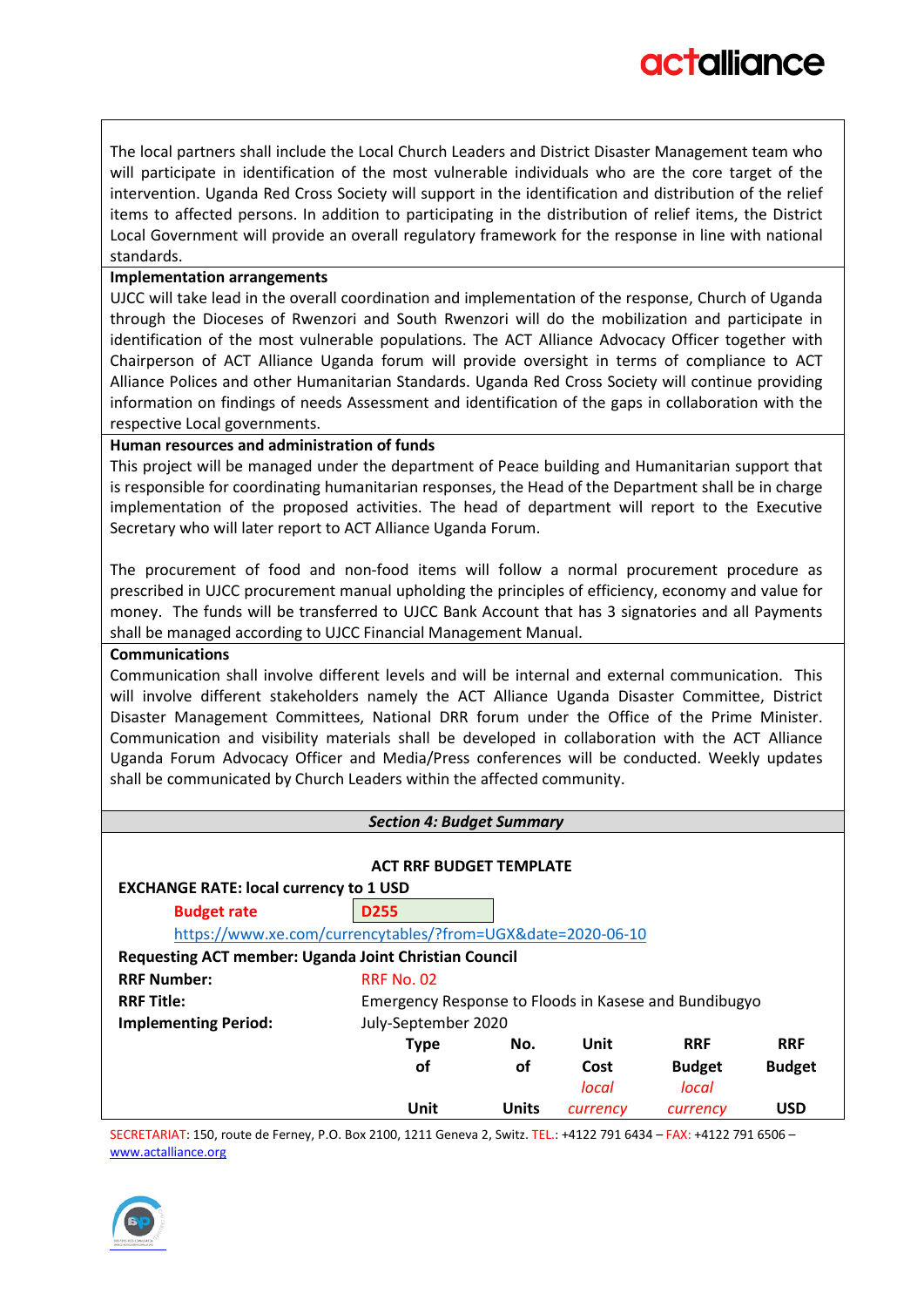|                | <b>DIRECT COSTS</b>           |                    |                |           |            |          |
|----------------|-------------------------------|--------------------|----------------|-----------|------------|----------|
| $\mathbf{1}$   | <b>PROGRAM STAFF</b>          |                    |                |           |            |          |
|                |                               |                    |                |           |            |          |
|                | Program Officer - Peace       |                    |                |           |            |          |
| 1.2.           | building                      | Month              | $\overline{2}$ | 1,278,187 | 2,556,375  | 684.80   |
|                |                               |                    |                |           |            |          |
| 1.3.           | M & E Officer                 | Month              | $\overline{2}$ | 1,800,000 | 3,600,000  | 964.37   |
|                |                               |                    |                |           |            |          |
|                | <b>Executive Secretary</b>    | Month              | $\overline{2}$ | 1,507,202 | 3,014,403  | 807.50   |
|                |                               |                    |                |           |            |          |
| 1.5.           | <b>Driver</b>                 | Month              | $\overline{2}$ | 750,000   | 1,500,000  | 401.82   |
|                | <b>TOTAL PROGRAM STAFF</b>    |                    |                |           | 10,670,778 | 2,858    |
|                |                               |                    |                |           |            |          |
| $\overline{2}$ | <b>PROGRAM ACTIVITIES</b>     |                    |                |           |            |          |
|                |                               |                    |                |           |            |          |
|                | <b>Shelter and settlement</b> |                    |                |           |            |          |
| 2.1.           | <b>Non-food items</b>         |                    |                |           | 15,360,000 | 4,115    |
|                |                               |                    |                |           |            |          |
| 2.1.1.         | <b>Blankets</b>               | Pieces             | 250            | 20,000    | 5,000,000  | 1,339.41 |
|                |                               |                    |                |           |            |          |
| 2.1.2.         | Mosquitoe nets                | Pieces             | 200            | 20,000    | 4,000,000  | 1,071.52 |
|                |                               |                    |                |           |            |          |
| 2.1.3.         | <b>Bedsheets</b>              | Pair               | 100            | 20,000    | 2,000,000  | 535.76   |
|                |                               |                    |                |           |            |          |
|                |                               |                    |                |           |            |          |
| 2.1.4.         | Tarpaulin (4 x 5)             | Pieces             | 100            | 30,000    | 3,000,000  | 803.64   |
|                |                               |                    |                |           |            |          |
| 2.1.7.         | Plastic plates                | dozen              | 85             | 10,000    | 850,000    | 227.70   |
|                |                               |                    |                |           |            |          |
| 2.1.8.         | Plastic cups                  | dozen              | 85             | 6,000     | 510,000    | 136.62   |
| 2.2.           | <b>Food security</b>          |                    |                |           | 48,400,000 | 12,965   |
|                | Maize Flour/Posho (5          |                    |                |           |            |          |
| 2.2.1.         | kgs per family)               | Kilo               | 5,000          | 2,500     | 12,500,000 | 3,348.51 |
|                |                               |                    |                |           |            |          |
| 2.2.2.         | Beans (3 Kgs per family)      | Kilo               | 3,000          | 5,000     | 15,000,000 | 4,018.22 |
|                |                               |                    |                |           |            |          |
|                |                               |                    |                |           |            |          |
| 2.2.3.         | Rice (2 kg per family)        | Kilo               | 2,000          | 4,000     | 8,000,000  | 2,143.05 |
|                |                               |                    |                |           |            |          |
| 2.2.4.         | Sugar (2 Kgs per family)      | Kilo               | 2,000          | 4,000     | 8,000,000  | 2,143.05 |
|                |                               |                    |                |           |            |          |
| 2.2.5.         | Salt (2 Kg per family)        | Kilo               | 2,000          | 1,200     | 2,400,000  | 642.91   |
|                |                               |                    |                |           |            |          |
| 2.2.6.         | <b>Cooking Oil</b>            | 1/2 Ltr Btl/Sachet | 1,000          | 2,500     | 2,500,000  | 669.70   |
|                |                               |                    |                |           |            |          |
|                | Water, sanitation &           |                    |                |           |            |          |
|                |                               |                    |                |           |            |          |
| 2.3.           | hygiene (WASH)                |                    |                |           | 12,000,000 | 3,215    |
|                |                               |                    |                |           |            |          |
| 2.3.1.         | <b>Plastic Jerrycans</b>      | Pieces             | 200            | 10,000    | 2,000,000  | 535.76   |
| 2.3.2.         | <b>Plastic Buckets</b>        | Pieces             |                | 10,000    | 2,000,000  | 535.76   |

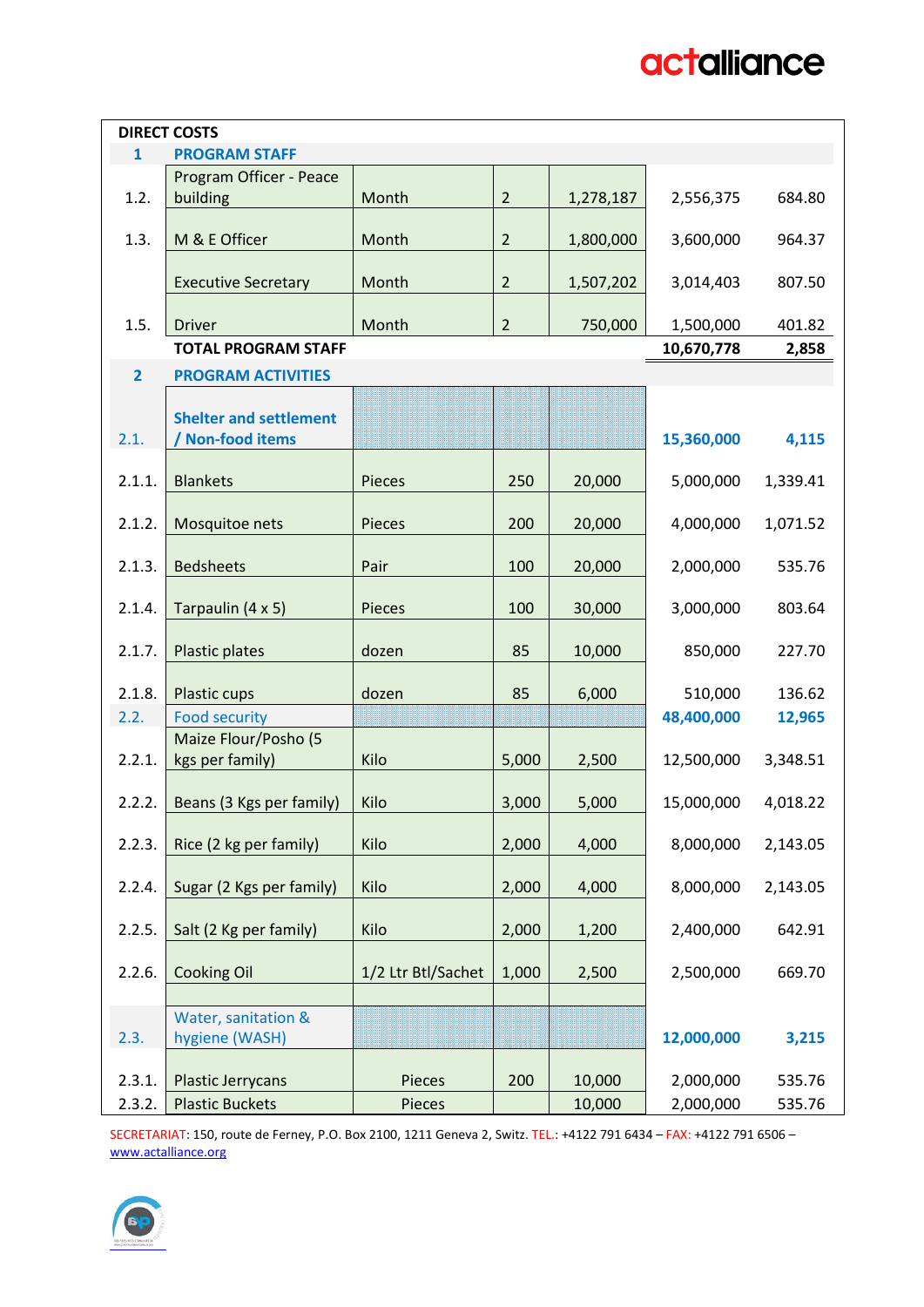|                         |                                               |               | 200            |           |            |          |
|-------------------------|-----------------------------------------------|---------------|----------------|-----------|------------|----------|
| 2.3.3.                  | <b>Bar Soap</b>                               | 1 Kgs Piece   | 1,000          | 4,000     | 4,000,000  | 1,071.52 |
| 2.3.4.                  | <b>Handwashing Jerrycans</b>                  | <b>Pieces</b> | 200            | 20,000    | 4,000,000  | 1,071.52 |
| 2.4.                    | <b>Health / Nutrition</b>                     |               |                |           | 3,000,000  | 804      |
|                         |                                               | 1 Tin/UHT     |                |           |            |          |
| 2.4.1.                  | <b>Powdered Milk</b>                          | Sachet/Pkt    | 200            | 15,000    | 3,000,000  | 803.64   |
|                         |                                               |               |                |           |            |          |
| 2.5.                    | Protection /<br><b>Psychosocial support</b>   |               |                |           | $\bf{0}$   | 0.00     |
|                         |                                               |               |                |           |            |          |
|                         | <b>TOTAL PROGRAM ACTIVITIES</b>               |               |                |           | 78,760,000 | 21,098   |
|                         |                                               |               |                |           | 78,760,000 | 21,098   |
| 3                       | <b>PROGRAM IMPLEMENTATION</b>                 |               |                |           |            |          |
|                         |                                               |               |                |           |            |          |
| 3.1.                    | <b>Local Partners</b>                         |               | 6              | 720,000   | 4,320,000  | 1,157.25 |
| 3.1.                    | <b>Needs Assessment</b>                       |               | $\mathbf{1}$   | 1,500,000 | 1,500,000  | 401.82   |
|                         |                                               |               |                |           |            |          |
|                         | <b>TOTAL PROGRAM IMPLEMENTATION</b>           | 5,820,000     | 1,559          |           |            |          |
|                         |                                               |               |                |           |            |          |
| $\overline{\mathbf{4}}$ | <b>PROGRAM LOGISTICS</b>                      |               |                |           |            |          |
|                         | <b>Transport (of relief materials)</b>        |               |                |           |            |          |
| 4.1.                    | Hire/ Rental of Vehicles                      |               | $1\,$          | 2,000,000 | 2,000,000  | 535.76   |
|                         |                                               |               |                |           |            |          |
| 4.2.                    | Fuel                                          |               | 5              | 650,000   | 3,250,000  | 870.61   |
| Warehousing             |                                               |               |                |           |            |          |
| 4.3.                    | Rental of warehouse                           |               | $\mathbf{1}$   |           | 0          |          |
|                         | Wages for Security/                           |               |                |           |            |          |
| 4.4.                    | Guards                                        |               | $\mathbf{1}$   | 500,000   | 500,000    | 133.94   |
| <b>Handling</b>         |                                               |               |                |           |            |          |
|                         |                                               |               |                |           |            |          |
|                         | Salaries for                                  |               |                |           |            |          |
| 4.5.                    | Logistician/Procurement<br>Officer/Accountant | Month         | $\overline{2}$ | 1,499,500 | 2,999,000  | 803.38   |
|                         | Salaries / wages for                          |               |                |           |            |          |
| 4.6.                    | labourers                                     |               | $\mathbf{1}$   | 750,000   | 750,000    | 200.91   |
|                         |                                               |               |                |           |            |          |
| 4.8.                    | Travel                                        |               | 6              | 306,620   | 1,839,720  | 492.83   |
|                         |                                               |               |                |           |            |          |
|                         | <b>TOTAL PROGRAM LOGISTICS</b>                |               |                |           | 11,338,720 | 3,037    |